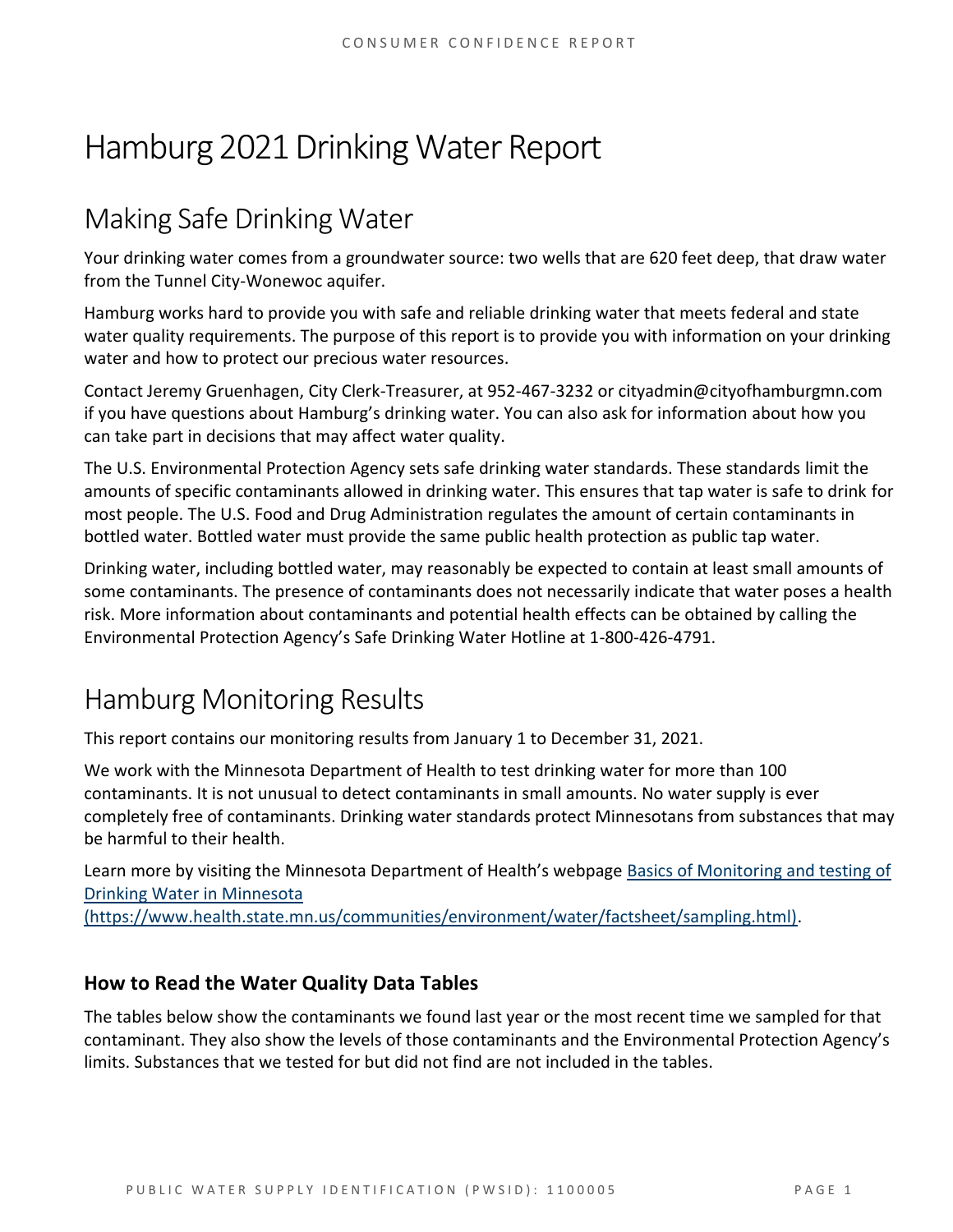We sample for some contaminants less than once a year because their levels in water are not expected to change from year to year. If we found any of these contaminants the last time we sampled for them, we included them in the tables below with the detection date.

We may have done additional monitoring for contaminants that are not included in the Safe Drinking Water Act. To request a copy of these results, call the Minnesota Department of Health at 651-201-4700 between 8:00 a.m. and 4:30 p.m., Monday through Friday.

Some contaminants are monitored regularly throughout the year, and rolling (or moving) annual averages are used to manage compliance. Because of this averaging, there are times where the Range of Detected Test Results for the calendar year is lower than the Highest Average or Highest Single Test Result, because it occurred in the previous calendar year.

#### **Definitions**

- **AL (Action Level)**: The concentration of a contaminant which, if exceeded, triggers treatment or other requirements which a water system must follow.
- **EPA:** Environmental Protection Agency
- **MCL (Maximum contaminant level)**: The highest level of a contaminant that is allowed in drinking water. MCLs are set as close to the MCLGs as feasible using the best available treatment technology.
- **MCLG (Maximum contaminant level goal)**: The level of a contaminant in drinking water below which there is no known or expected risk to health. MCLGs allow for a margin of safety.
- **MRDL (Maximum residual disinfectant level):** The highest level of a disinfectant allowed in drinking water. There is convincing evidence that addition of a disinfectant is necessary for control of microbial contaminants.
- **MRDLG (Maximum residual disinfectant level goal)**: The level of a drinking water disinfectant below which there is no known or expected risk to health. MRDLGs do not reflect the benefits of the use of disinfectants to control microbial contaminants.
- **N/A (Not applicable)**: Does not apply.
- **pCi/l (picocuries per liter)**: A measure of radioactivity.
- **ppb (parts per billion)**: One part per billion in water is like one drop in one billion drops of water, or about one drop in a swimming pool. ppb is the same as micrograms per liter (μg/l).
- **ppm (parts per million)**: One part per million is like one drop in one million drops of water, or about one cup in a swimming pool. ppm is the same as milligrams per liter (mg/l).
- **PWSID**: Public water system identification.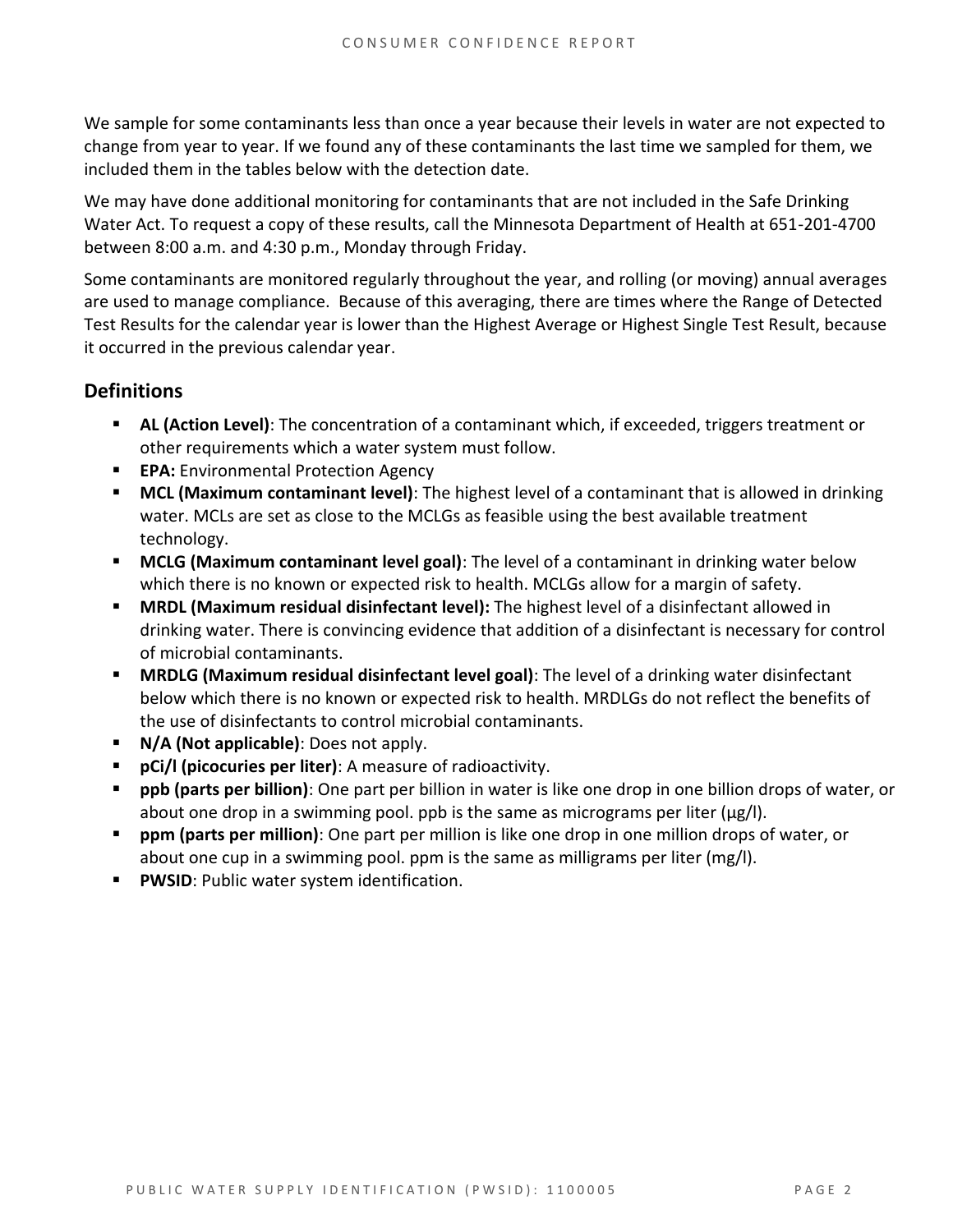### **Monitoring Results – Regulated Substances**

**INORGANIC & ORGANIC CONTAMINANTS – Tested in drinking water.**

| LEAD AND COPPER - Tested at customer taps.                   |                                         |                                           |                                            |                                                                             |                  |                                        |
|--------------------------------------------------------------|-----------------------------------------|-------------------------------------------|--------------------------------------------|-----------------------------------------------------------------------------|------------------|----------------------------------------|
| <b>Contaminant</b> (Date, if<br>sampled in previous<br>year) | EPA's<br><b>Ideal</b><br>Goal<br>(MCLG) | EPA's<br><b>Action</b><br>Level           | 90% of<br><b>Results Were</b><br>Less Than | <b>Number</b><br><b>of</b><br><b>Homes</b><br>with<br>High<br><b>Levels</b> | <b>Violation</b> | <b>Typical Sources</b>                 |
| Lead                                                         | 0 ppb                                   | 90% of<br>homes<br>less than<br>15 ppb    | 4.8 ppb                                    | 0 out of<br>10                                                              | NO.              | Corrosion of<br>household<br>plumbing. |
| Copper                                                       | 0 ppm                                   | 90% of<br>homes<br>less than<br>$1.3$ ppm | $0.38$ ppm                                 | 0 out of<br>10                                                              | NO.              | Corrosion of<br>household<br>plumbing. |

| <b>INURGANIC &amp; URGANIC CONTAMINANTS – TESTED IN OMNUT WATER.</b> |                                         |                         |                                                                                    |                                                    |                  |                                                                                                          |
|----------------------------------------------------------------------|-----------------------------------------|-------------------------|------------------------------------------------------------------------------------|----------------------------------------------------|------------------|----------------------------------------------------------------------------------------------------------|
| <b>Contaminant</b><br>(Date, if sampled<br>in previous year)         | EPA's<br><b>Ideal</b><br>Goal<br>(MCLG) | EPA's<br>Limit<br>(MCL) | <b>Highest</b><br><b>Average or</b><br><b>Highest Single</b><br><b>Test Result</b> | Range of<br><b>Detected</b><br><b>Test Results</b> | <b>Violation</b> | <b>Typical Sources</b>                                                                                   |
| <b>Nitrate</b>                                                       | 10 ppm                                  | 10.4<br>ppm             | $0.31$ ppm                                                                         | N/A                                                | NO.              | Runoff from fertilizer<br>use; Leaching from<br>septic tanks, sewage;<br>Erosion of natural<br>deposits. |
| <b>Barium</b>                                                        | 2 ppm                                   | 2 ppm                   | 0.07 ppm                                                                           | N/A                                                | <b>NO</b>        | Discharge of drilling<br>wastes; Discharge<br>from metal refineries;<br>Erosion of natural<br>deposit.   |
| <b>Gross Alpha</b>                                                   | $0$ pCi/l                               | 15.4<br>pCi/l           | 5 pCi/l                                                                            | N/A                                                | NO.              | Erosion of natural<br>deposits.                                                                          |
| <b>Combined Radium</b>                                               | $0$ pCi/l                               | 5.4<br>pCi/l            | $4.1$ pCi/l                                                                        | N/A                                                | NO.              | Erosion of natural<br>deposits.                                                                          |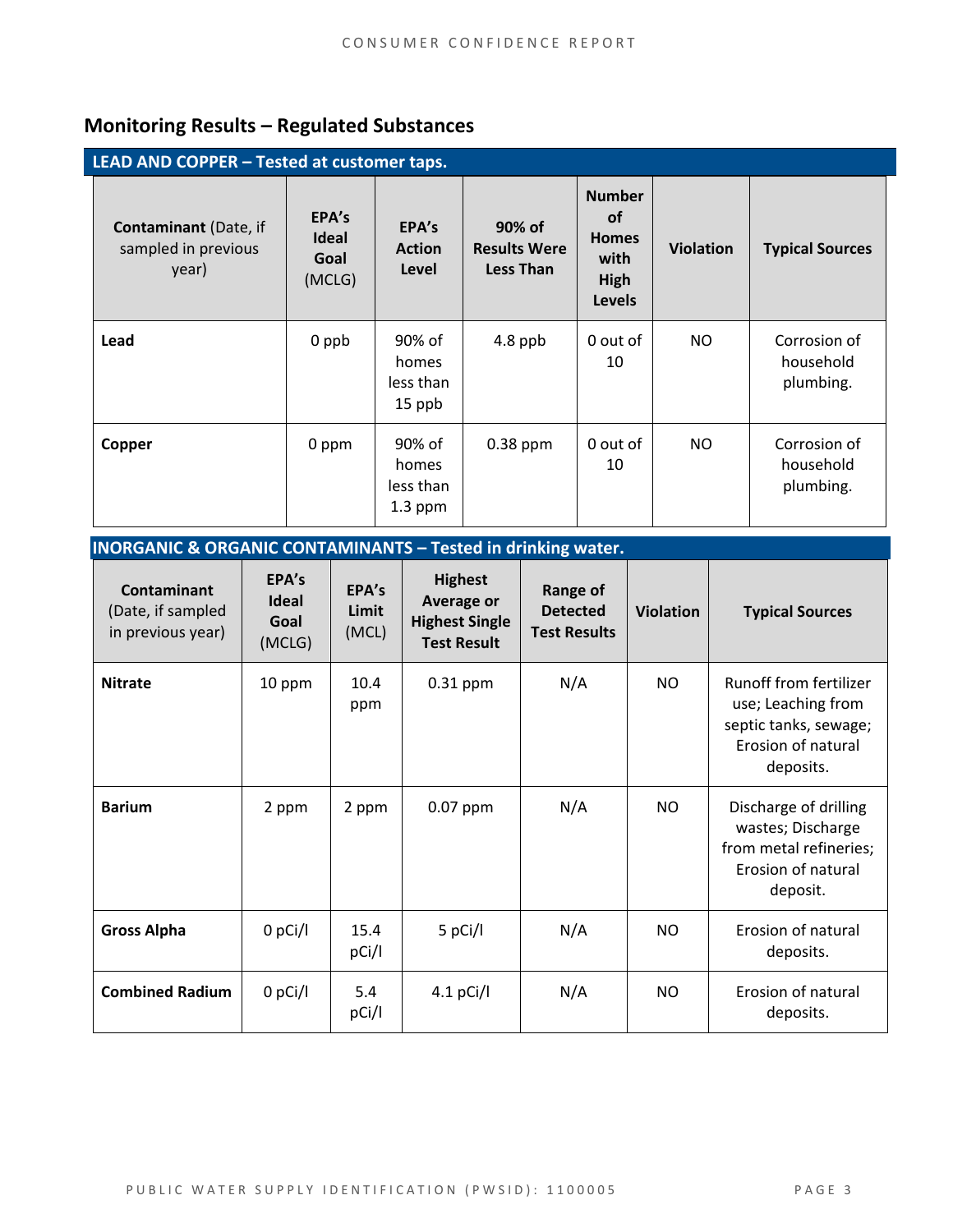| <b>CONTAMINANTS RELATED TO DISINFECTION - Tested in drinking water.</b> |                                               |                                    |                                                                                              |                                                    |                  |                                                  |
|-------------------------------------------------------------------------|-----------------------------------------------|------------------------------------|----------------------------------------------------------------------------------------------|----------------------------------------------------|------------------|--------------------------------------------------|
| Substance (Date, if<br>sampled in previous<br>year)                     | <b>EPA's Ideal</b><br>Goal (MCLG<br>or MRDLG) | EPA's<br>Limit<br>(MCL or<br>MRDL) | <b>Highest</b><br><b>Average or</b><br><b>Highest</b><br><b>Single Test</b><br><b>Result</b> | Range of<br><b>Detected</b><br><b>Test Results</b> | <b>Violation</b> | <b>Typical Sources</b>                           |
| <b>Total</b><br><b>Trihalomethanes</b><br>(TTHMs)                       | N/A                                           | 80 ppb                             | $1.2$ ppb                                                                                    | N/A                                                | NO.              | By-product of<br>drinking water<br>disinfection. |
| <b>Total Haloacetic</b><br>Acids (HAA)                                  | N/A                                           | 60 ppb                             | $4.8$ ppb                                                                                    | N/A                                                | NO.              | By-product of<br>drinking water<br>disinfection. |
| <b>Total Chlorine</b>                                                   | $4.0$ ppm                                     | $4.0$ ppm                          | $1.22$ ppm                                                                                   | $0.25 - 1.79$<br>ppm                               | NO.              | Water additive<br>used to control<br>microbes.   |

Total HAA refers to HAA5

| <b>OTHER SUBSTANCES - Tested in drinking water.</b> |                                      |                         |                                                                                    |                                                    |                  |                                                                               |  |
|-----------------------------------------------------|--------------------------------------|-------------------------|------------------------------------------------------------------------------------|----------------------------------------------------|------------------|-------------------------------------------------------------------------------|--|
| Substance (Date,<br>if sampled in<br>previous year) | EPA's<br><b>Ideal Goal</b><br>(MCLG) | EPA's<br>Limit<br>(MCL) | <b>Highest</b><br><b>Average or</b><br><b>Highest Single</b><br><b>Test Result</b> | Range of<br><b>Detected</b><br><b>Test Results</b> | <b>Violation</b> | <b>Typical Sources</b>                                                        |  |
| <b>Fluoride</b>                                     | $4.0$ ppm                            | $4.0$ ppm               | $0.67$ ppm                                                                         | $0.40 - 0.87$<br>ppm                               | NO.              | Erosion of natural<br>deposits; Water<br>additive to promote<br>strong teeth. |  |

#### **Potential Health Effects and Corrective Actions (If Applicable)**

Fluoride: Fluoride is nature's cavity fighter, with small amounts present naturally in many drinking water sources. There is an overwhelming weight of credible, peer-reviewed, scientific evidence that fluoridation reduces tooth decay and cavities in children and adults, even when there is availability of fluoride from other sources, such as fluoride toothpaste and mouth rinses. Since studies show that optimal fluoride levels in drinking water benefit public health, municipal community water systems adjust the level of fluoride in the water to an optimal concentration between 0.5 to 0.9 parts per million (ppm) to protect your teeth. Fluoride levels below 2.0 ppm are not expected to increase the risk of a cosmetic condition known as enamel fluorosis.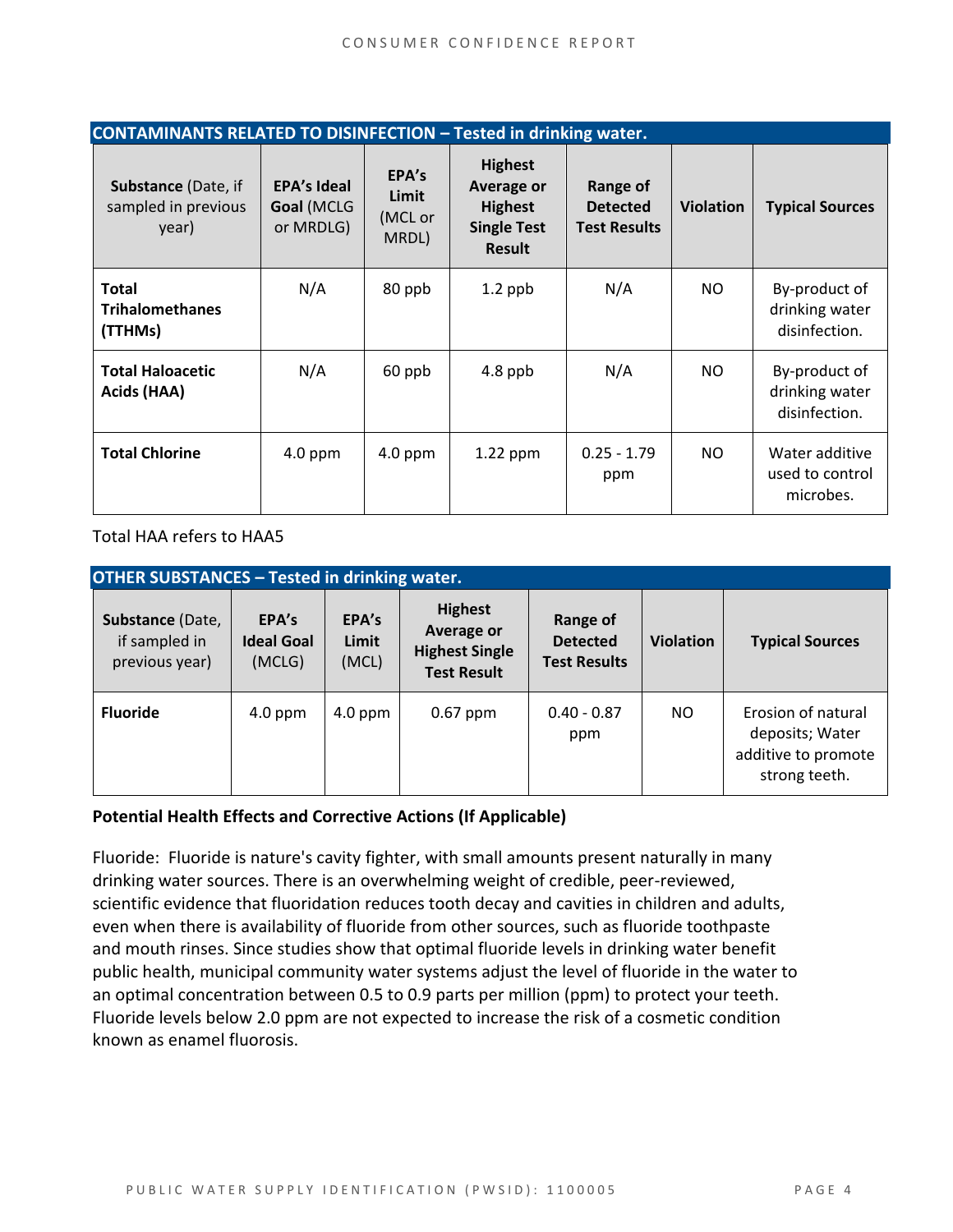#### **Monitoring Results – Unregulated Substances**

In addition to testing drinking water for contaminants regulated under the Safe Drinking Water Act, we sometimes also monitor for contaminants that are not regulated. Unregulated contaminants do not have legal limits for drinking water.

Detection alone of a regulated or unregulated contaminant should not cause concern. The meaning of a detection should be determined considering current health effects information. We are often still learning about the health effects, so this information can change over time.

The following table shows the unregulated contaminants we detected last year, as well as human-health based guidance values for comparison, where available. The comparison values are based only on potential health impacts and do not consider our ability to measure contaminants at very low concentrations or the cost and technology of prevention and/or treatment. They may be set at levels that are costly, challenging, or impossible for water systems to meet (for example, large-scale treatment technology may not exist for a given contaminant).

A person drinking water with a contaminant at or below the comparison value would be at little or no risk for harmful health effects. If the level of a contaminant is above the comparison value, people of a certain age or with special health conditions - like a fetus, infants, children, elderly, and people with impaired immunity – may need to take extra precautions. Because these contaminants are unregulated, EPA and MDH require no particular action based on detection of an unregulated contaminant. We are notifying you of the unregulated contaminants we have detected as a public education opportunity.

More information is available on MDH's A-Z List of Contaminants in Water (https://www.health.state.mn.us/communities/environment/water/contaminants/index.html) and Fourth Unregulated Contaminant Monitoring Rule (UCMR 4) (https://www.health.state.mn.us/communities/environment/water/com/ucmr4.html).

| <b>UNREGULATED CONTAMINANTS - Tested in drinking water.</b> |                         |                                                                          |                                                 |  |  |  |  |
|-------------------------------------------------------------|-------------------------|--------------------------------------------------------------------------|-------------------------------------------------|--|--|--|--|
| <b>Contaminant</b>                                          | <b>Comparison Value</b> | <b>Highest Average Result</b><br>or Highest Single Test<br><b>Result</b> | <b>Range of Detected Test</b><br><b>Results</b> |  |  |  |  |
| Sodium*                                                     | 20 ppm                  |                                                                          | N/A                                             |  |  |  |  |
| <b>Sulfate</b>                                              | 500 ppm                 | $137$ ppm                                                                | N/A                                             |  |  |  |  |

\*Note that home water softening can increase the level of sodium in your water.

#### **Some People Are More Vulnerable to Contaminants in Drinking Water**

Some people may be more vulnerable to contaminants in drinking water than the general population. Immuno-compromised persons such as persons with cancer undergoing chemotherapy, persons who have undergone organ transplants, people with HIV/AIDS or other immune system disorders, some elderly, and infants can be particularly at risk from infections. The developing fetus and therefore pregnant women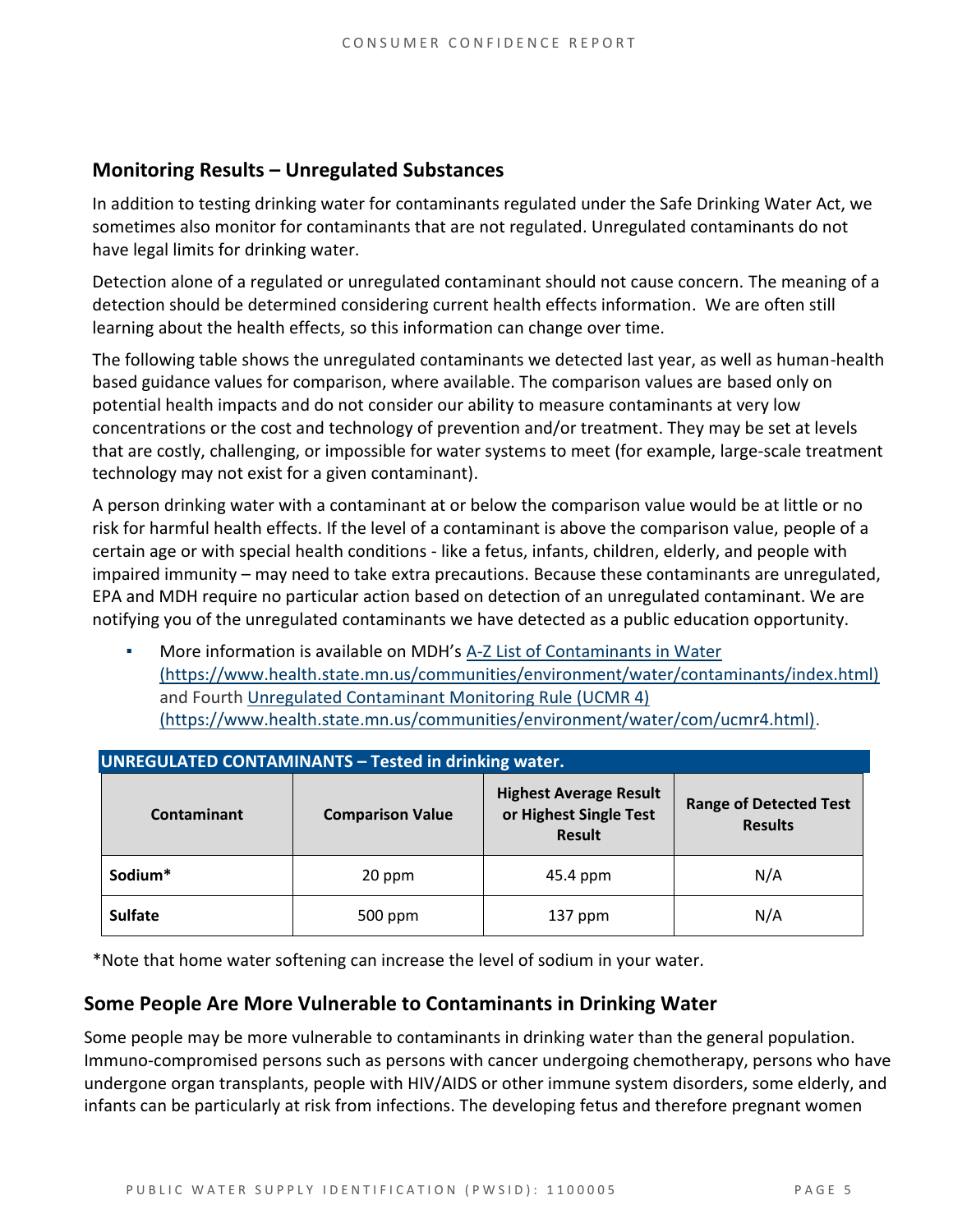may also be more vulnerable to contaminants in drinking water. These people or their caregivers should seek advice about drinking water from their health care providers. EPA/Centers for Disease Control (CDC) guidelines on appropriate means to lessen the risk of infection by *Cryptosporidium* and other microbial contaminants are available from the Safe Drinking Water Hotline at 1-800-426-4791.

### Learn More about Your Drinking Water

#### **Drinking Water Sources**

Minnesota's primary drinking water sources are groundwater and surface water. Groundwater is the water found in aquifers beneath the surface of the land. Groundwater supplies 75 percent of Minnesota's drinking water. Surface water is the water in lakes, rivers, and streams above the surface of the land. Surface water supplies 25 percent of Minnesota's drinking water.

Contaminants can get in drinking water sources from the natural environment and from people's daily activities. There are five main types of contaminants in drinking water sources.

- **Microbial contaminants,** such as viruses, bacteria, and parasites. Sources include sewage treatment plants, septic systems, agricultural livestock operations, pets, and wildlife.
- **Inorganic contaminants** include salts and metals from natural sources (e.g. rock and soil), oil and gas production, mining and farming operations, urban stormwater runoff, and wastewater discharges.
- **Pesticides and herbicides** are chemicals used to reduce or kill unwanted plants and pests. Sources include agriculture, urban stormwater runoff, and commercial and residential properties.
- **Organic chemical contaminants** include synthetic and volatile organic compounds. Sources include industrial processes and petroleum production, gas stations, urban stormwater runoff, and septic systems.
- Radioactive contaminants such as radium, thorium, and uranium isotopes come from natural sources (e.g. radon gas from soils and rock), mining operations, and oil and gas production.

The Minnesota Department of Health provides information about your drinking water source(s) in a source water assessment, including:

- How Hamburg is protecting your drinking water source(s);
- Nearby threats to your drinking water sources;
- How easily water and pollution can move from the surface of the land into drinking water sources, based on natural geology and the way wells are constructed.

Find your source water assessment at Source Water Assessments (https://www.health.state.mn.us/communities/environment/water/swp/swa) or call 651-201-4700 between 8:00 a.m. and 4:30 p.m., Monday through Friday.

#### **Lead in Drinking Water**

You may be in contact with lead through paint, water, dust, soil, food, hobbies, or your job. Coming in contact with lead can cause serious health problems for everyone. There is no safe level of lead. Babies, children under six years, and pregnant women are at the highest risk.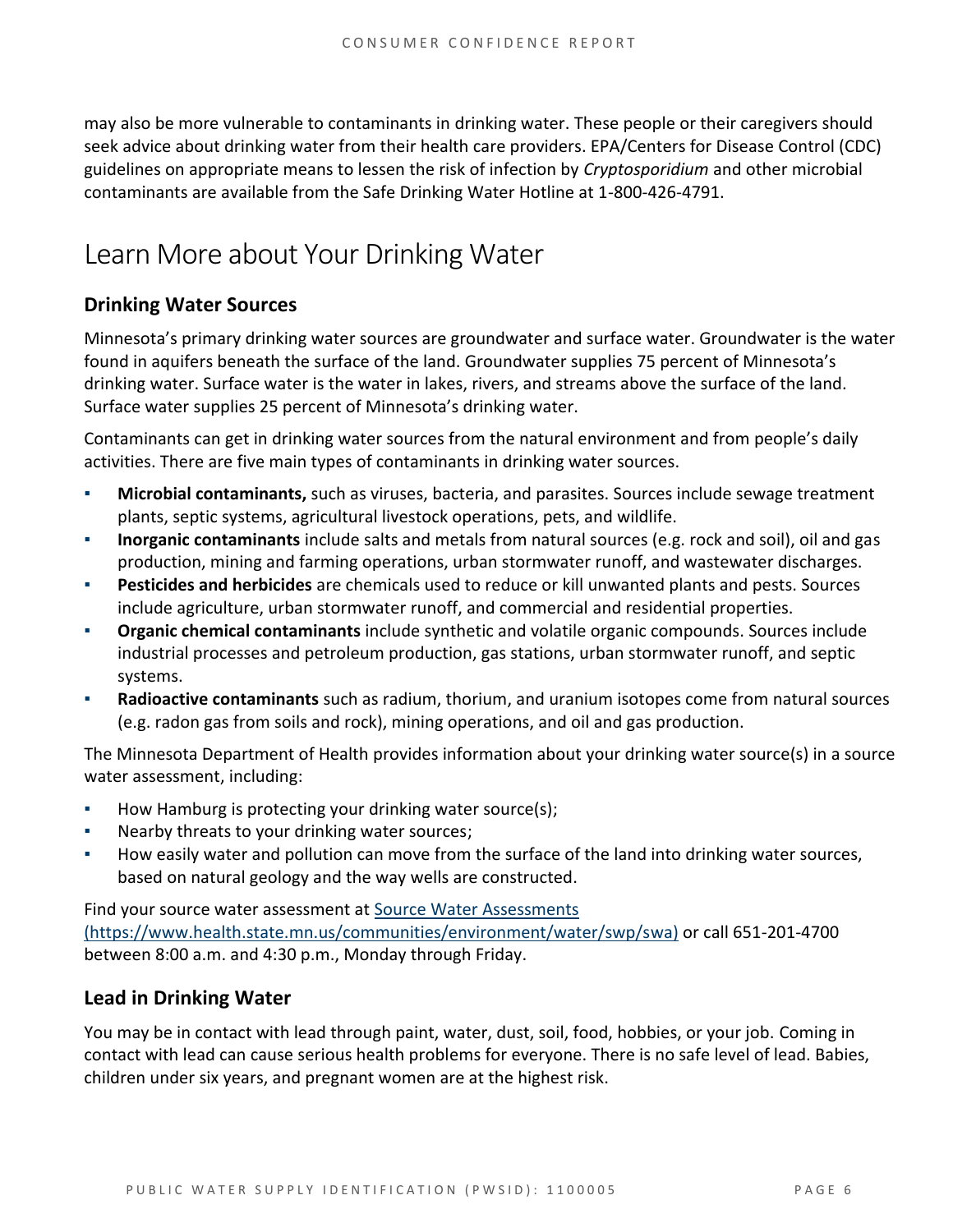Lead is rarely in a drinking water source, but it can get in your drinking water as it passes through lead service lines and your household plumbing system. Hamburg is responsible for providing high quality drinking water, but it cannot control the plumbing materials used in private buildings.

Read below to learn how you can protect yourself from lead in drinking water.

- 1. **Let the water run** for 30-60 seconds before using it for drinking or cooking if the water has not been turned on in over six hours. If you have a lead service line, you may need to let the water run longer. A service line is the underground pipe that brings water from the main water pipe under the street to your home.
	- You can find out if you have a lead service line by contacting your public water system, or you can check by following the steps at: https://www.mprnews.org/story/2016/06/24/npr-find-leadpipes-in-your-home
	- **•** The only way to know if lead has been reduced by letting it run is to check with a test. If letting the water run does not reduce lead, consider other options to reduce your exposure.
- 2. **Use cold water** for drinking, making food, and making baby formula. Hot water releases more lead from pipes than cold water.
- 3. **Test your water.** In most cases, letting the water run and using cold water for drinking and cooking should keep lead levels low in your drinking water. If you are still concerned about lead, arrange with a laboratory to test your tap water. Testing your water is important if young children or pregnant women drink your tap water.
	- Contact a Minnesota Department of Health accredited laboratory to get a sample container and instructions on how to submit a sample: Environmental Laboratory Accreditation Program (https://eldo.web.health.state.mn.us/public/accreditedlabs/labsearch.seam) The Minnesota Department of Health can help you understand your test results.
- 4. **Treat your water** if a test shows your water has high levels of lead after you let the water run.
	- Read about water treatment units: Point-of-Use Water Treatment Units for Lead Reduction (https://www.health.state.mn.us/communities/environment/water/factsheet/poulead.html)

#### Learn more:

- Visit Lead in Drinking Water (https://www.health.state.mn.us/communities/environment/water/contaminants/lead.html)
- Visit Basic Information about Lead in Drinking Water (http://www.epa.gov/safewater/lead)
- Call the EPA Safe Drinking Water Hotline at 1-800-426-4791. To learn about how to reduce your contact with lead from sources other than your drinking water, visit Common Sources (https://www.health.state.mn.us/communities/environment/lead/fs/common.html).

### Help Protect Our Most Precious Resource – Water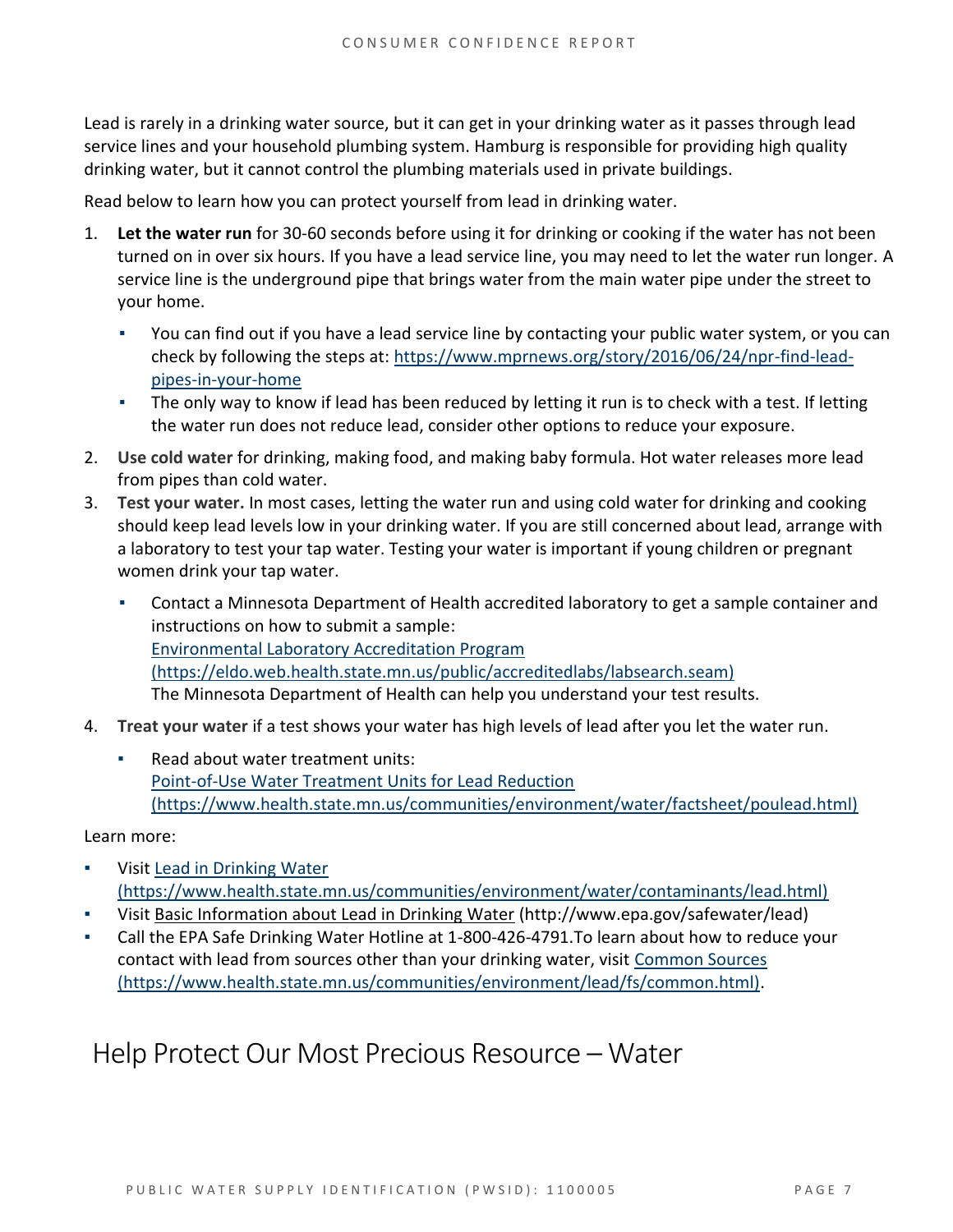#### **The Value of Water**

Drinking water is a precious resource, yet we often take it for granted.

Throughout history, civilizations have risen and fallen based on access to a plentiful, safe water supply. That's still the case today. Water is key to healthy people and healthy communities.

Water is also vital to our economy. We need water for manufacturing, agriculture, energy production, and more. One-fifth of the U.S. economy would come to a stop without a reliable and clean source of water.

Systems are in place to provide you with safe drinking water. The state of Minnesota and local water systems work to protect drinking water sources. For example, we might work to seal an unused well to prevent contamination of the groundwater. We treat water to remove harmful contaminants. And we do extensive testing to ensure the safety of drinking water.

If we detect a problem, we take corrective action and notify the public. Water from a public water system like yours is tested more thoroughly and regulated more closely than water from any other source, including bottled water.

#### **Conservation**

Conservation is essential, even in the land of 10,000 lakes. For example, in parts of the metropolitan area, groundwater is being used faster than it can be replaced. Some agricultural regions in Minnesota are vulnerable to drought, which can affect crop yields and municipal water supplies.

We must use our water wisely. Below are some tips to help you and your family conserve – and save money in the process.

- Fix running toilets—they can waste hundreds of gallons of water.
- Turn off the tap while shaving or brushing your teeth.
- Shower instead of bathe. Bathing uses more water than showering, on average.
- Only run full loads of laundry, and set the washing machine to the correct water level.
- **Only run the dishwasher when it's full.**
- Use water-efficient appliances (look for the WaterSense label).
- Use water-friendly landscaping, such as native plants.
- When you do water your yard, water slowly, deeply, and less frequently. Water early in the morning and close to the ground.
- Learn more
	- Minnesota Pollution Control Agency's Conserving Water webpage (https://www.pca.state.mn.us/living-green/conserving-water)
	- U.S. Environmental Protection Agency's WaterSense webpage (https://www.epa.gov/watersense)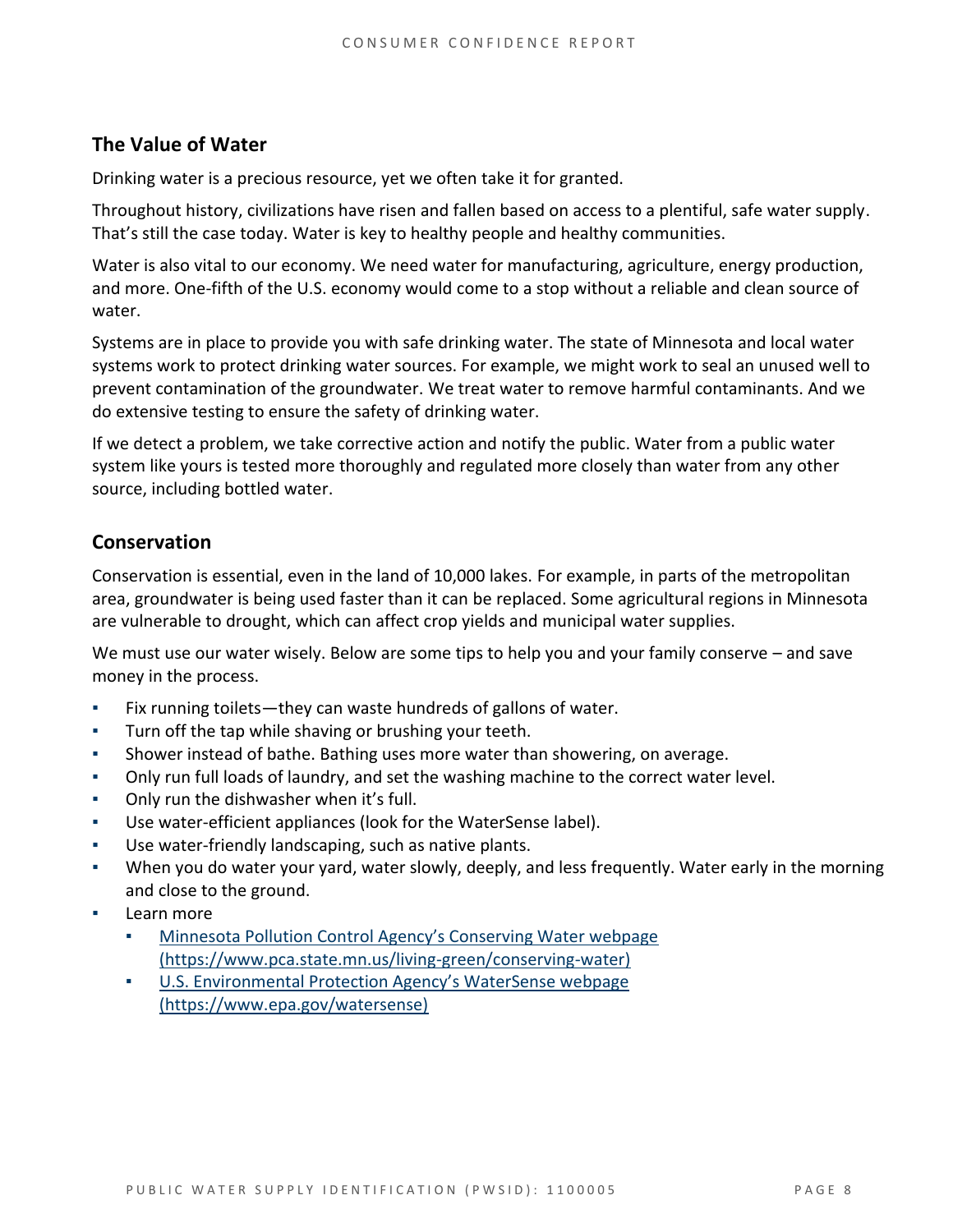# Home Water Treatment

#### **Overview**

Most Minnesotans, whether they drink from a public water supply or a private well, have drinking water that does not need treatment for health protection. Water treatment units are best for improving the physical qualities of water—the taste, color, or odor.

No single treatment process can remove all substances in water. If you decide to install a home water treatment unit, choose a unit certified and labeled to reduce or remove the substance of concern. If there is more than one substance you want to remove from your water, you may need to combine several treatment processes into one system.

Even well-designed treatments systems can fail. You should continue to test your drinking water after you install a treatment unit. All home water treatment units need regular maintenance to work correctly. Regular maintenance may include changing filters, disinfecting the unit, or cleaning scale buildup. Always install, clean, and maintain a treatment unit according to the manufacturer's recommendations.

Learn more at Home Water Treatment (https://www.health.state.mn.us/communities/environment/water/factsheet/hometreatment.html).

#### **Beware of Water Treatment Scams**

False claims, deceptive sales pitches, or scare tactics have been used by some water treatment companies. Every person has a right to decide what is best for themselves and their family, and you may choose to install additional water treatment to further lower the levels of contaminants of emerging concern, chlorine, and other chemicals in your water. However, you should be cautious about purchasing a water treatment system. If you are considering the purchase of a home water treatment system, please read the Minnesota Department of Health's recommendations online at Warning: Beware of Water Treatment Scams

(https://www.health.state.mn.us/communities/environment/water/factsheet/beware.html).